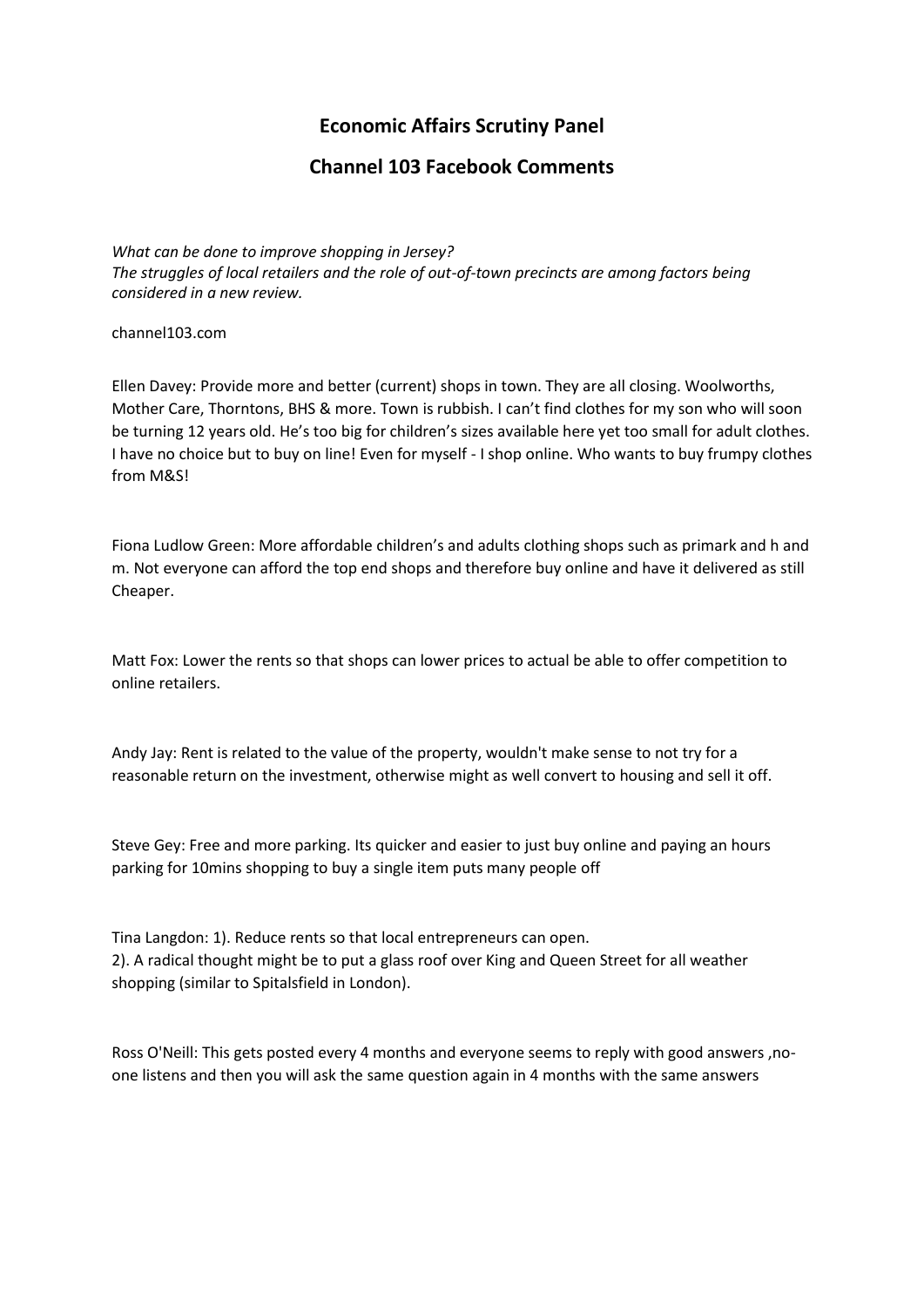[Jan Mcal:](https://www.facebook.com/jmcallister9?fref=ufi&rc=p) U need a retail park out of town like the ones on the UK which have lots of affordable shops (Primark etc) in a place that has plenty of parking.,, when u rob everyone with extortionate rents of course ppl will spend online or wait til go trips to UK …[See More](https://www.facebook.com/304564892004/posts/10155758117567005/)

[Nel FJ:](https://www.facebook.com/nelitaj?fref=ufi&rc=p) They know exactly what they need to do to make improvements but instead of taking the necessary action they keep asking the same question every few months, stalling and doing nothing about it! Yawn.

I don't want to shop online and wait ages for things to arrive but they're leaving us no choice!

[Corrina Mourant:](https://www.facebook.com/corrina.festou1?fref=ufi&rc=p) Parking keeps getting taken away! Shops are far to expensive lower the rents and stop bringing over expensive designer shops allow more affordable chains to come in to the island

[Jane Rice:](https://www.facebook.com/jane.rice.714?fref=ufi&rc=p) Totally agree with most of these comments , one area of shopping in Jersey that desperately needs looking into is affordable plus size clothing, for most of us ladies there is only George or M & S !!! Up and Above have some beautiful clothing but way out of most of our price limits ,

[Eleni Wilkins:](https://www.facebook.com/MetalMistress1?fref=ufi&rc=p) Stop taking parking spaces away! There's nowhere to stop for 10 mins to pop into a shop. There should be more street parking with maybe 10 or 20 mins zones, but instead people have to park in multi story car parks just to nip in to get one item, so it's easier and quicker and sometimes cheaper to just order online.

[Stephanie Ashford:](https://www.facebook.com/stephanie.noel.9085?fref=ufi&rc=p) Private landlords need to lower property rental prices so that retail shops can actually have a chance at remaining in the long term! Surely in light of how many big names have pulled out of the island indicates that?!

[Nikki Jenkins:](https://www.facebook.com/nikkispj?fref=ufi&rc=p) Parking , stop making it difficult to drive into town. Now they closing road by arts centre

[Maria Fernandes:](https://www.facebook.com/maria.fernandes.7792?fref=ufi&rc=p) This days the money its for rent and food get real

[Stephen Le Roy:](https://www.facebook.com/stephen.leroy.39?fref=ufi&rc=p) Whilst I am all in favour of supporting local businesses, why do they need to inflate their prices so high? When you can buy the same items online for, in some instances, significantly less than half the local price you realise some retailers prefer to…[See More](https://www.facebook.com/304564892004/posts/10155758117567005/)

[Samantha Gaudin](https://www.facebook.com/sam.gaudin?fref=ufi&rc=p) Rents, Taxes, staffing costs, electricity and lighting...and Shipping (one of the most expensive place in the world!)...then there's Parking!!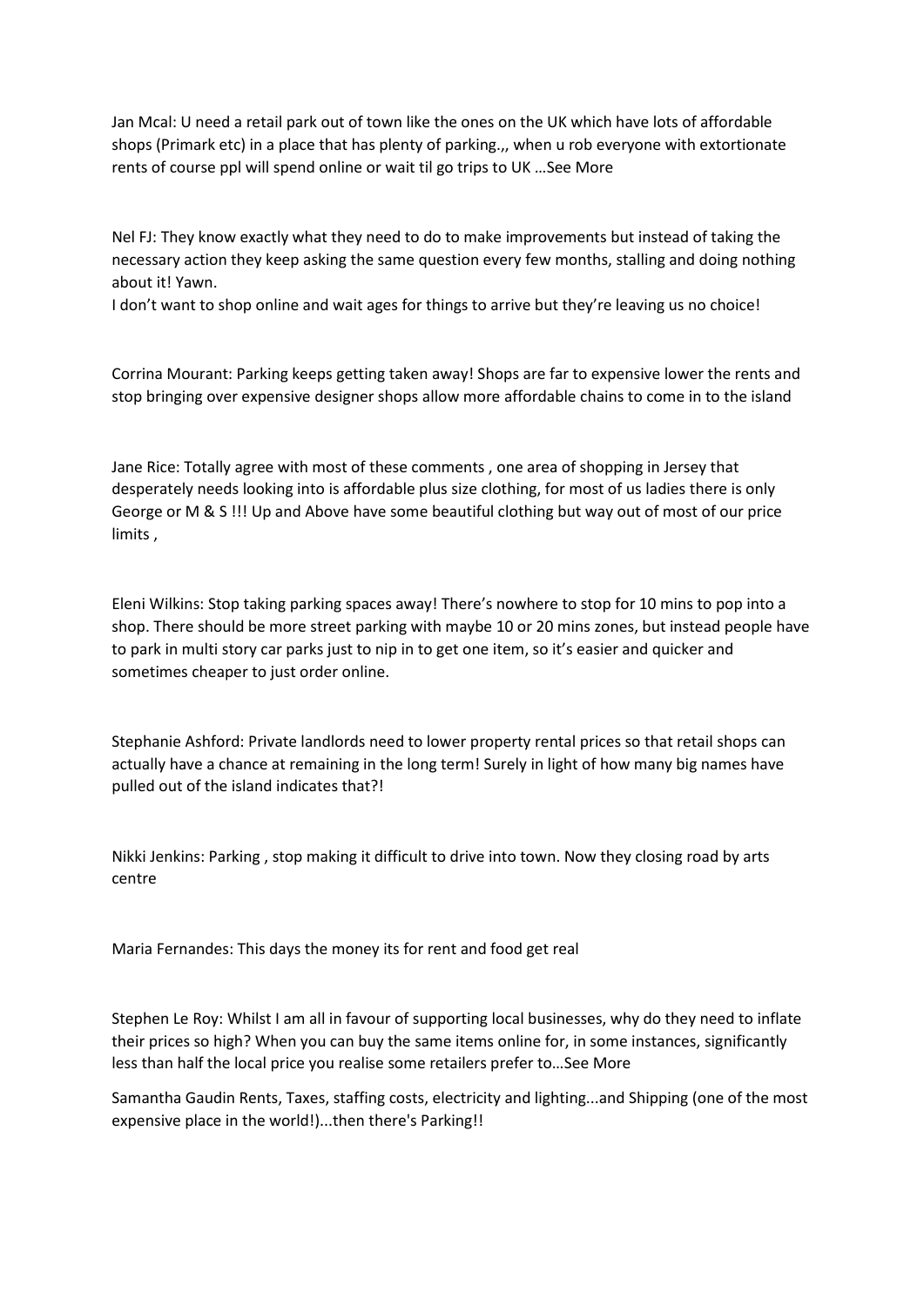[Carolyn Connor:](https://www.facebook.com/carolyn.connor2?fref=ufi&rc=p) Stop Sandpiper having the monopolies bringing in franchises and charging more than uk for the products.

[Valerie Le Blancq:](https://www.facebook.com/valerie.leblancq?fref=ufi&rc=p) A market on King street. Once a. week

[Philip Johnson:](https://www.facebook.com/philip.johnson.jersey.sharp?fref=ufi&rc=p) More 20 minute parking.

[Gary Coleman:](https://www.facebook.com/gary.coleman.357?fref=ufi&rc=p) Make online shopping illegal would b a good start  $\bigcirc \otimes \bigcirc \otimes$ 

[Philip Johnson:](https://www.facebook.com/philip.johnson.jersey.sharp?fref=ufi&rc=p) Stop charging VAT like B&Q and others.

[Steve Phillips:](https://www.facebook.com/welsh.steve.3?fref=ufi&rc=p) It's really tough now with internet shopping being so cheap and easy... that and the lack of Sunday trading in St Helier where a whole day is lost.

[Val Lowe:](https://www.facebook.com/val.lowe.50999?fref=ufi&rc=p) Some retailers have to pay high rents in Jersey to greedy landlords so they have to charge more for their goods. VAT should be deducted before GST is added but UK companies ignore this - George (Asda), Accessorize, Monsoon all charge VAT. It's no wonder people use internet shopping.

[Tina Ross-Gower:](https://www.facebook.com/tina.rossgower?fref=ufi&rc=p) More accessible parking and introduce the French idea of free parking between 12 and 2.

[Russ Howarth:](https://www.facebook.com/russ.howarth.10?fref=ufi&rc=p) Jersey always been more expensive, stop asking the same boring questions, it's not going to change , ever !

[Andy Brown:](https://www.facebook.com/andy.brown.3551?fref=ufi&rc=p) Don t stock up as much so able to change stock quicker to meet customer demand. So nuch tat in some of the shops that will never get sold.

[Samantha O'driscoll:](https://www.facebook.com/odriscollsamantha?fref=ufi&rc=p) clothes and more stock not just the cheap crap there UK shops send here as they don't know what stock they are going to get  $\leq$ 

[Garry Le Maistre:](https://www.facebook.com/garry.lemaistre?fref=ufi&rc=p) Keep some stock

[Lorraine Moyse:](https://www.facebook.com/lorraine.moyse.3?fref=ufi&rc=p) Stop ripping people off to expensive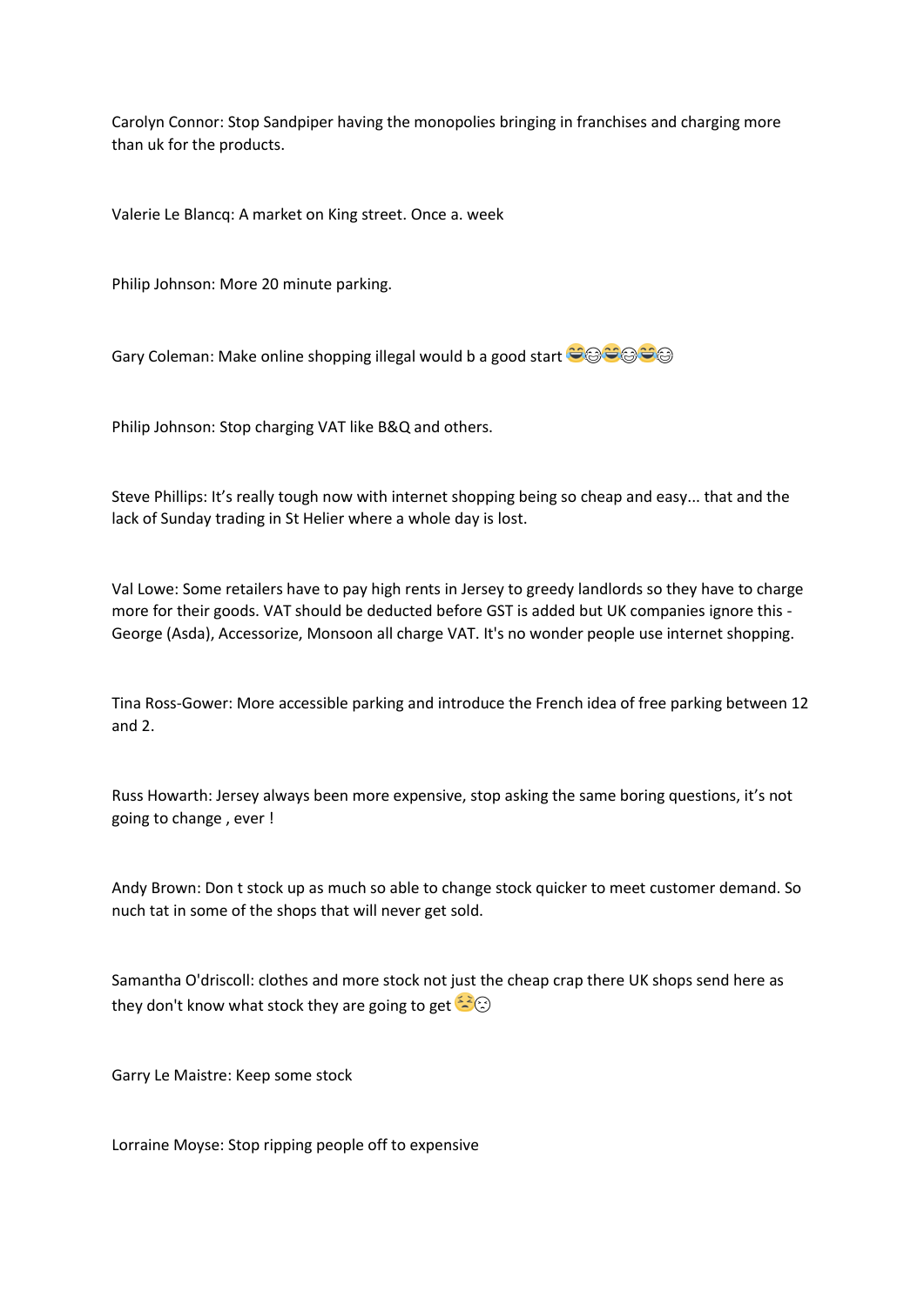[Janine Renouf:](https://www.facebook.com/profile.php?id=100009094494574&fref=ufi&rc=p) Need more variety it seems to be all Coffe shops, hair/nail salons and not many useful shops, some shops have been empty for years now, maybe someone needs to have a word with the greedy owners of these properties, it seems that would rather leave them empty than reduce the rent!!!!!!!!

[Samantha Gaudin:](https://www.facebook.com/sam.gaudin?fref=ufi&rc=p) Have you seen the UK high-streets lately?? Just put everything into the two big department stores...oh wait that's happening already!!? What's the next one to go...

[Nikki Slous:](https://www.facebook.com/nikki.f.9?fref=ufi&rc=p) Regular Discounts, cheap parking, more choice of clothes stores like people who sell over size 10, better rents for shop owners, less coffee shops, execllent customer service

[Philippa Alexandre:](https://www.facebook.com/philippamacon?fref=ufi&rc=p) Some way to make landlords lower rents and incentives to keep shops running instead of sitting empty

[Josh Horton:](https://www.facebook.com/Jkrexx?fref=ufi&rc=p) lower rent, more car parking + access, lower prices, wider variety.. In a world where people are getting lazier by the minute it surprises me that they're removing roads and destroying car parks and THEN being confused why people aren't showing up. Mor…[See More](https://www.facebook.com/304564892004/posts/10155758117567005/)

[Nikki Carter:](https://www.facebook.com/nikki.carter.1217?fref=ufi&rc=p) More choice..

[Kayleigh Paine:](https://www.facebook.com/kayleigh.paine.1?fref=ufi&rc=p) There's hardly anything worth visiting in town anymore.. A handful of shops maybe? There isn't enough parking and it's way too expensive.. It's stressful going to town so many us just don't and make the most of hospital appointments by checking out the shops we really need to get something from. It's a sad work dwe live in but the truth is, Internet shopping it's stress free and so much easier and cheaper

[Sabina-Jane Willow Caprica:](https://www.facebook.com/SabinaJaneWillow.Caprica?fref=ufi&rc=p) I prefer online shopping because;

- 1) it is stress free and no crowds of people
- 2) it is cheaper than town
- 3) I can find exactly what I am looking for

I avoid town like it is the plague. Whilst I am in favour of supporting local retailers, it is just way too expensive. Maybe if the landlords were to lower their rents for the local retailers then maybe there would be reasonable prices.

[Andy Jay:](https://www.facebook.com/andy.jay.186?fref=ufi&rc=p) The States only cares about Finance, the Constable seems to only care about town residents and pedestrians, Retail is left to struggle with whatever resources are left.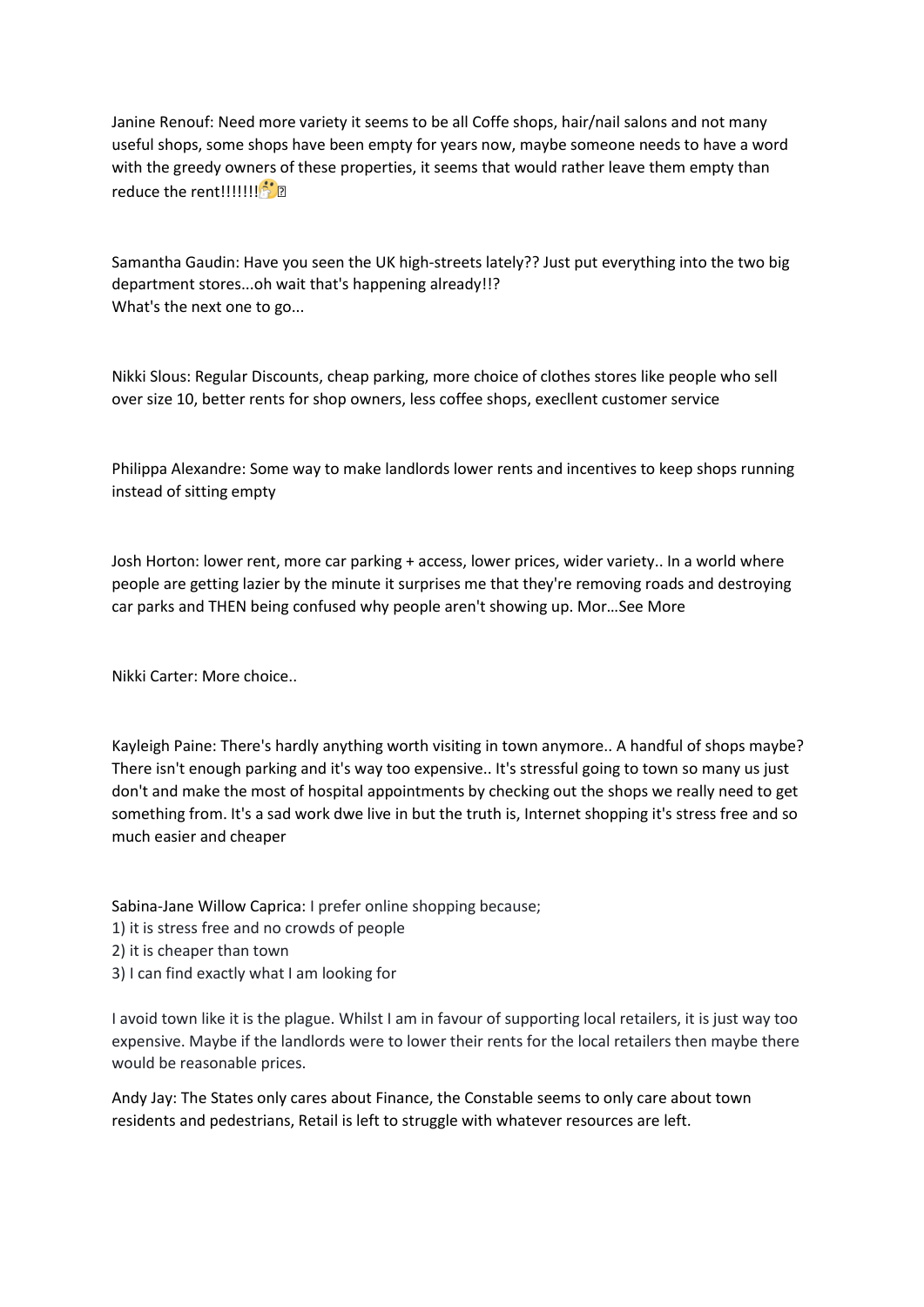[Chloe Godfray:](https://www.facebook.com/Chloeegodfray?fref=ufi&rc=p)  $\bigcirc \otimes \bigcirc \otimes$  people go online or go away to the UK because it's cheaper than Jersey it has always been a expensive to live here, people nowadays are looking for cheaper options because it's not like the salary goes up as much as the Tax Does.

[Michael Lihou:](https://www.facebook.com/mike.lihou.3?fref=ufi&rc=p) sorry but I wont shop loacly if I don't have to ...jersey has overpriced itself now ...cheaper to shop online or overseas

[Joyce Curtin:](https://www.facebook.com/joyce.curtin?fref=ufi&rc=p) It just is not a pleasant place to be. I visit town for these reasons 1) Voisins and Feelunique if I don't want to wait for an order on line; 2) EasiYo yoghurt from the pantry shop if want it urgently and 3) every 5 weeks a visit to my hairdresser. There is absolutely no incentive to go to St Helier.

[Daniel Clark:](https://www.facebook.com/daniel.clark.54379236?fref=ufi&rc=p) Lower rents, allow more high street retailers, primark for one

We just lost the chance of another pound shop, because the rent in the old Next building is £550,000 a year .

[Sandra Geary:](https://www.facebook.com/sandra.geary.5?fref=ufi&rc=p) Better opening times, why can't shops open later and close later, a few weeks ago I left work walked up town but very few shops open, there were lots of tourists with no where to go apart from de gruchy or m&s, it was a missed opportunity. Sunday opening should be considered too

[Lindsay Applegate:](https://www.facebook.com/lindsay.applegate.54?fref=ufi&rc=p) Like everything rents , private, housing, to too high time to lower them

[Andrea Almasi:](https://www.facebook.com/profile.php?id=100005707035659&fref=ufi&rc=p) Regular discount good idea, and lot more above in comments. Opening time change would be good idea. The town is full after 5pm also, but shops are closing.

[Edmund Zeltins:](https://www.facebook.com/edmund.eddiegoldfish?fref=ufi&rc=p) Car parks Saturday must be free of charge and that will make big change

[Steven Andrews:](https://www.facebook.com/StevenAndrews148?fref=ufi&rc=p) Take VAT off.

[Helen Davies Morgan:](https://www.facebook.com/helen.davies.923171?fref=ufi&rc=p) High prices plus GST and now 20% retail tax will increase them further. Limited choice. Expense and difficulty parking - and talk of a 20mph speed limit will snarl town up more. Wait till a 'living wage' puts prices up again ....

[Melanie Luce:](https://www.facebook.com/melanie.luce.31?fref=ufi&rc=p) Need to look at places like Liverpool or Brighton which are always busy. Liverpool has a huge area pedestrianised, plenty of parking and transport links and live music usually playing with bands promoting their music. Brighton has managed to retain its…[See More](https://www.facebook.com/304564892004/posts/10155758117567005/)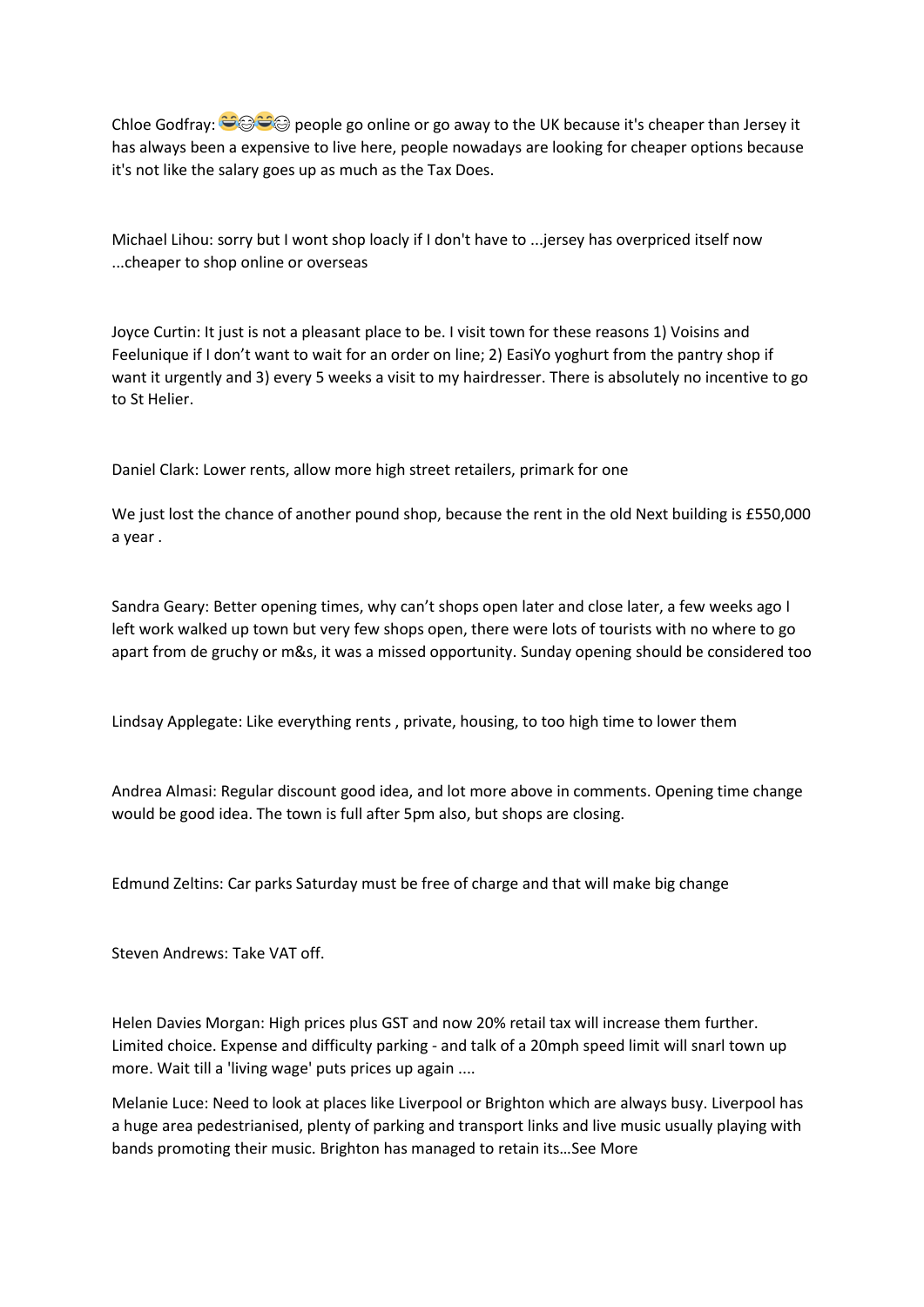[Paul Harris:](https://www.facebook.com/pauljerseyci?fref=ufi&rc=p) Why would I want to walk round town when there are no shops worth going to bye anything from.

[Kate Alexandra Winder:](https://www.facebook.com/duchess.hutchinson?fref=ufi&rc=p) Lower rents so that we stop losing our valuable shops! Like mothercare! Where on earth are parents expected to buy big ticket items like prams from now?! And it's all very well having lovely boutiques but if all you want is a 3 pack of baby grows, you're not going to want to spend £25.00 on one! (Lovely as those places are). Sky high rents deprives all of us! And they wonder why we all shop on line!

[Samantha Blampied:](https://www.facebook.com/samantha.blampied?fref=ufi&rc=p) I think they should have a short stay car park in town where it's 2hrs free. Electronic, and if you go over it has a higher charge than if you parked somewhere all day. This will prevent people from abusing it. But also encourage people to pop in and out of town.

But the crucial issue is rent!

[Gary Power:](https://www.facebook.com/Garypower88?fref=ufi&rc=p) Free parking on a Saturday

[Ryan Knight:](https://www.facebook.com/ry.knight?fref=ufi&rc=p) Allow in shops we want, increase opening hours, pedestrianise town ... its all common sense stuff look at successful shopping areas in the uk..

[Sarah J Wheeler:](https://www.facebook.com/sarah.j.wheeler.54?fref=ufi&rc=p) Defo more affordable clothing shops,primark matalan, atleast one of those shops needs to be over here,not everyone can afford to shop in de gruchy etc on a regular basis,I also shop for clothes on line because again you do t have the greatest choice and now mothercare has gone apart from george where else can you get reasonably priced kids clothing from

[Phil Renouf:](https://www.facebook.com/phil.renouf.14?fref=ufi&rc=p) IF UK stores operate empty shops in our high street with invoicing operations that claw money offshore for a tax advantage, local people don't benefit. If our local retailers are pushed to peripheral positions in a ribbon surrounding the high street, t…[See More](https://www.facebook.com/304564892004/posts/10155758117567005/)

[Kerrie Mizon:](https://www.facebook.com/kerrie.mizon?fref=ufi&rc=p) I work in town and still do my shopping online. The only time I venture in is if I need a card or wrapping paper as I like to choose these in person. I can't remember the last time I actually went into town for shopping, it's not relaxing as I'm constantly clock watching to make sure I don't get a ticket. Fix the parking issues and increase choice, problem solved. Now where's my £500,000 consultancy fee

[Helen Davies Morgan:](https://www.facebook.com/helen.davies.923171?fref=ufi&rc=p) Hopefull[y Kirsten Morel, Deputy for St Lawrence](https://www.facebook.com/kirsten4stlawrence/?hc_location=ufi) will pick all this up and feed it in....